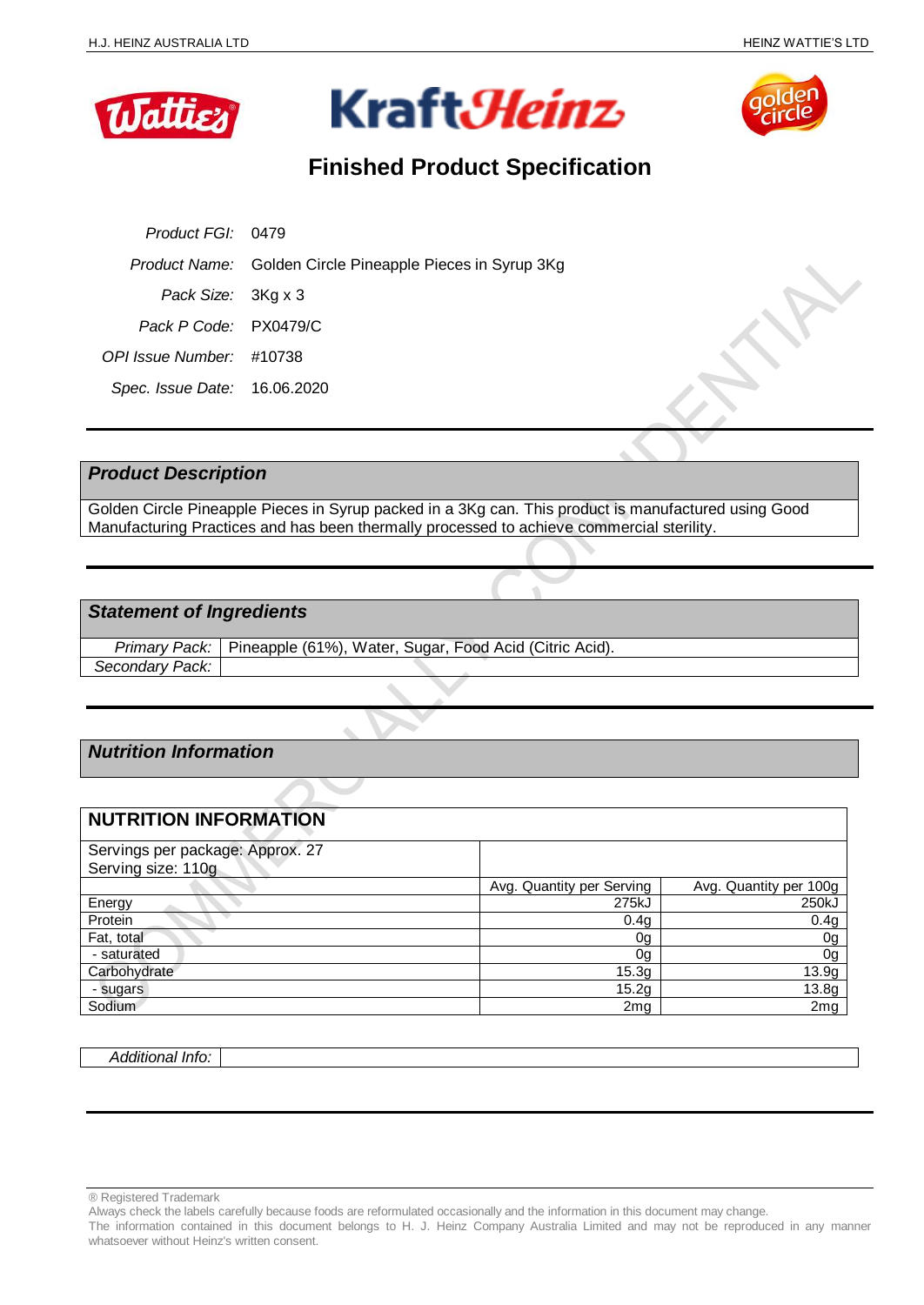## *Allergens and Sensitivities*

## *(In accordance with Australian New Zealand Food Standards Code Standard 1.2.3)*

| <b>ALLERGEN</b>                                                                                                         | <b>PRESENT / ABSENT</b> |
|-------------------------------------------------------------------------------------------------------------------------|-------------------------|
| Cereals containing Gluten and their products, namely wheat, rye, barley, oats and<br>spelt and their hybridised strains | Absent                  |
| Crustacea and their products                                                                                            | Absent                  |
| Egg and egg Products                                                                                                    | Absent                  |
| Fish and fish products                                                                                                  | Absent                  |
| Milk and milk products                                                                                                  | Absent                  |
| Tree nuts and their products                                                                                            | Absent                  |
| Sesame seeds and their products                                                                                         | Absent                  |
| Peanuts and their products                                                                                              | Absent                  |
| Soybeans and their products                                                                                             | Absent                  |
| Lupins and their products                                                                                               | Absent                  |
| Added sulphites in concentrations of 10 mg/kg or more                                                                   | Absent                  |

| <b>Additional Information</b>       |                                                                                                                                                                                                                      |
|-------------------------------------|----------------------------------------------------------------------------------------------------------------------------------------------------------------------------------------------------------------------|
| Preparation<br><i>Instructions:</i> | Ready to eat or add to cooking.                                                                                                                                                                                      |
| Storage                             | Store in cool dry conditions away from direct sunlight.                                                                                                                                                              |
| <i>Instructions:</i>                | Once opened, refrigerate unused contents in a sealed non-metallic container and<br>consume within 7 days.                                                                                                            |
| Shelf Life:                         | 1094 days.                                                                                                                                                                                                           |
| Distribution and                    | All vehicles and shipping containers used shall be free from rodent and insect infestation,                                                                                                                          |
| Transport                           | oily and odorous materials, agricultural chemicals and other dangerous materials, and any                                                                                                                            |
| requirements:                       | other contaminant or potential contaminant. Vehicle to be covered at all times.                                                                                                                                      |
| Country of Origin:                  | Product of Thailand.                                                                                                                                                                                                 |
| Halal / Kosher                      | Not certified.                                                                                                                                                                                                       |
| status:                             |                                                                                                                                                                                                                      |
| GM Status:                          | This product is manufactured using non-Genetically Modified ingredients and complies<br>with the NZ government requirements (FSANZ Standard) regarding the sale of food<br>product within Australia and New Zealand. |
| Other:                              |                                                                                                                                                                                                                      |

# *Packaging Information*

| Packaging                        |  |
|----------------------------------|--|
| Primary Pack:   Metal Can        |  |
| Secondary Pack:   Cardboard Case |  |

| <b>Date Coding</b> |                                                                                                                                                  |
|--------------------|--------------------------------------------------------------------------------------------------------------------------------------------------|
|                    | Primary Pack:   BEST BEFORE DD MM YYYY BRANCH ID (1 for Hastings, 8 for Christchurch)<br>YEAR (last digit only) JULIAN DATE FILLER<br>Line $2$ : |
| Secondary Pack:    |                                                                                                                                                  |

® Registered Trademark

Always check the labels carefully because foods are reformulated occasionally and the information in this document may change.

The information contained in this document belongs to H. J. Heinz Company Australia Limited and may not be reproduced in any manner whatsoever without Heinz's written consent.